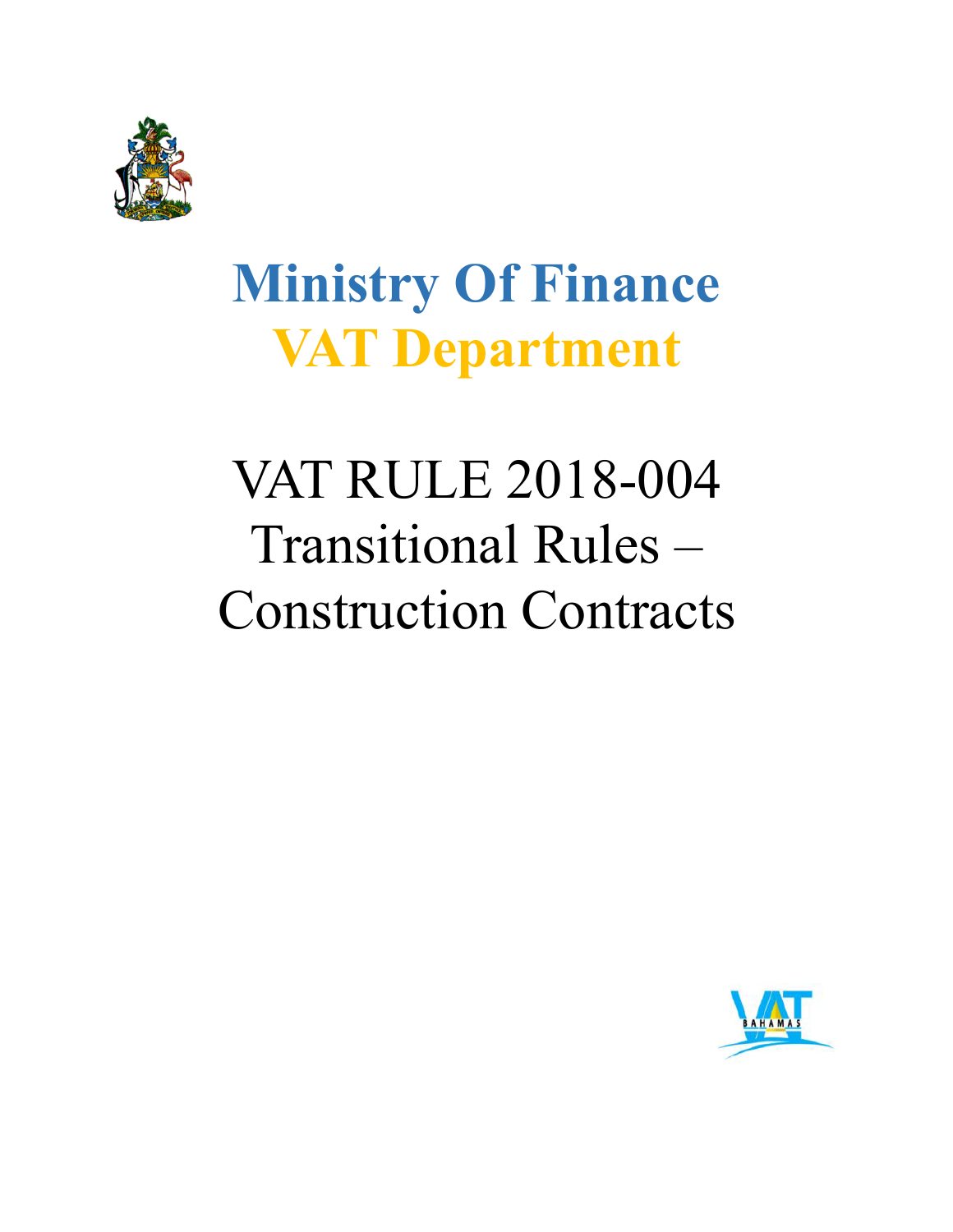## **VAT RULE**

## **2018-004 - Transitional Rules - Construction Contracts**

#### **A. Authority**

This Rule is made under sections 17 and 98(12) of the Value Added Tax Act, 2014.

#### **B. Legislation**

All legislative references are to the Value Added Tax Act, 2014 and/or the Value Added Tax Regulations 2014, unless otherwise stated.

#### **C. This Rule applies in respect of:**

Section 6 Rates of Tax

#### **D. Application of Rule**

The purpose of this rule is to provide clarification on the transitional arrangements as it relates to construction contracts. The Rule applies to the following situations**:-** 

- i. Treatment of construction contracts entered into and commenced before 31st July, 2018, and where performance by the supplier is completed on or before the  $28<sup>th</sup>$ February 2019.
- ii. Treatment of construction contracts entered into and commenced before 31<sup>st</sup> July, 2018, and where performance by the supplier is completed after the 28<sup>th</sup> February 2019.

#### **E. Comptroller's Rule**

- 1. Registrants who supply construction goods and services may treat as standard rated at the retiring standard rate of 7.5% any contracts:
	- (a) which were entered into and commenced before 31st July, 2018, and
	- (b) where the services are fully performed and the goods or property is completed and made available to the recipient on or before February 28th, 2019.